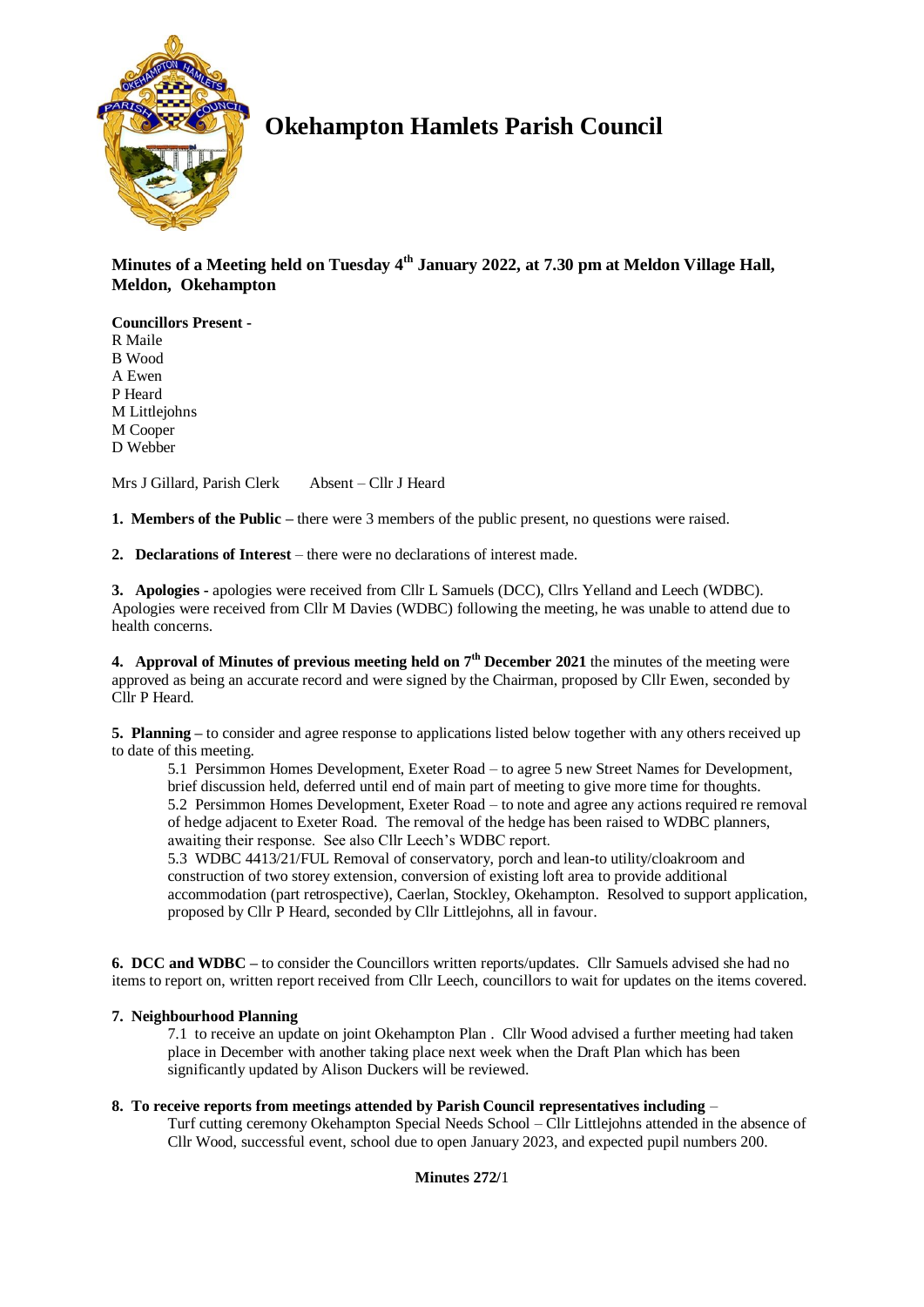## **9. Correspondence**

9.3 WD Broadband Champion – to agree nomination and attendance at webinar. Cllr Ewen to liase with nominated Champion in Brightley to ascertain if they would cover a wider area. 9.4 Devon & Somerset Fire Rescue Service – to consider response to Consultation on draft Community Risk Management Plan. Agreed Councillors to submit individual responses if they wished to do so.

9.5 WDBC Capacity for EV Chargers on Parish Council Owned Ground – survey to ascertain information, Clerk to advise of land owned at Meldon however it is acknowledged it is unlikely to be suitable due to lack of nearby electricity.

## **10. Finance** –

**10.1 Accounts for payment –**

| £500.08   |
|-----------|
| £365.40   |
| £ 30.70   |
| £216.00   |
| £ 257.92  |
| £ $95.00$ |
|           |
|           |

**10.2 Grants Policy** – discussion to review temporary changes made for this financial year and agree if amendments should be implemented. Agreed that usual maximum amount of Grant awarded to return to £500 at the start of the 2022/23 financial year. Clerk to amend Terms and Conditions for formal adoption at next meeting.

**10.3 Annual budget** – to review and agree draft budget 2022/23. After review of previously circulated ideas and discussion on the items, it was proposed by Cllr Wood and seconded by Cllr Webber to set budget at £41,850, and a total reserves figure of £35,000. Many lines on the budget were either reduced considerably or removed in order to reduce the budget figure required. **10**.4 Precept 2022/23 – to set precept for 2022/23 . Based on the figures above, it was resolved to set a precept at £24,200, resulting in a Band D tax figure of £41.14, a rise £1.22 per annum or 3.05% increase which is below the current Retail Price Index. Proposed by Cllr Wood, seconded by Cllr Webber, all in favour.

### **11. Environmental issues**

11.1 Odours in East Okehampton area – to discuss recent issues and agree actions to be taken. Awaiting Cllrs Ewen and Cooper to forward list of dates to Clerk, no recent issues reported. 11.2 Exeter Road 'Blue bridge' – to receive update. No update from DCC, Clerk to chase.

**12. Queens Platinum Jubilee Celebrations** – to receive update from Clerk and Cllr Cooper on arrangements. Cllr Cooper was not able to attend the last meeting. Costs for a souvenir brochure have been received, these will be reviewed at the next meeting. Costs for a large screen and video feed will be in the region of £2500, it was agreed costs need to be reviewed by the Working Group before any decisions can be made.

# **13. Open Spaces.**

**13.1 Open Spaces Working Group** – to receive update including StOCK volunteers offer of coppicing work on 28th January and to agree site. Agreed to hold a meeting of the Open Spaces Working Group to view potential sites, also identify location for new speed limit signs and view Beech Tree requiring work in Old Town Park, suggested date 12 Jan at 2 pm

**13**.2 To receive update on works required to trees at Old Town Park and Meldon Woods. Both contractors have agreed to take on the work needed. Old Town Park work provisionally starting 24<sup>th</sup> Jan, Meldon starting  $3<sup>rd</sup>$  Feb.